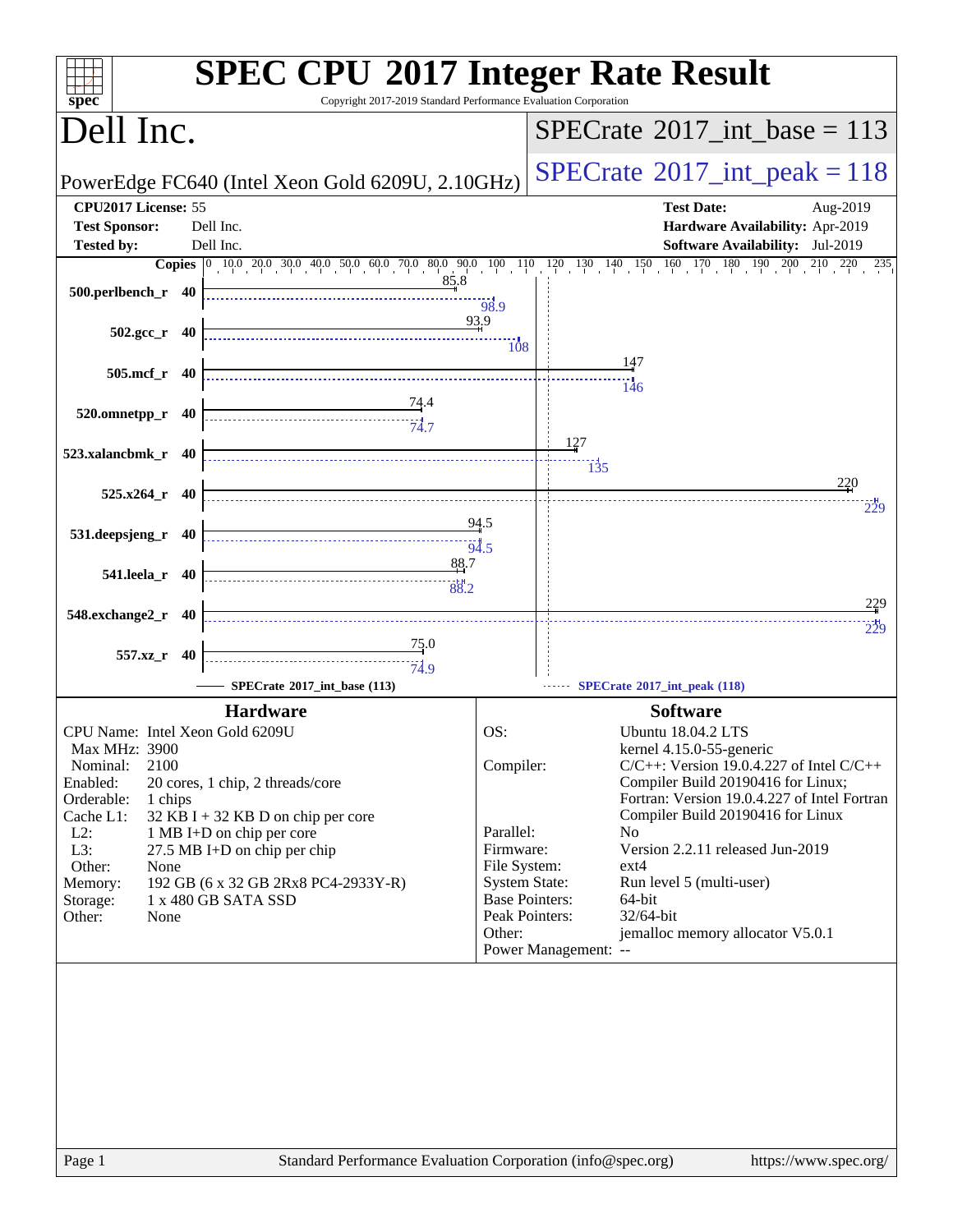# **[SPEC CPU](http://www.spec.org/auto/cpu2017/Docs/result-fields.html#SPECCPU2017IntegerRateResult)[2017 Integer Rate Result](http://www.spec.org/auto/cpu2017/Docs/result-fields.html#SPECCPU2017IntegerRateResult)**

Copyright 2017-2019 Standard Performance Evaluation Corporation

## Dell Inc.

**[spec](http://www.spec.org/)**

### $SPECTate@2017_int\_base = 113$

PowerEdge FC640 (Intel Xeon Gold 6209U, 2.10GHz)  $\left|$  [SPECrate](http://www.spec.org/auto/cpu2017/Docs/result-fields.html#SPECrate2017intpeak)®[2017\\_int\\_peak = 1](http://www.spec.org/auto/cpu2017/Docs/result-fields.html#SPECrate2017intpeak)18

**[Tested by:](http://www.spec.org/auto/cpu2017/Docs/result-fields.html#Testedby)** Dell Inc. **[Software Availability:](http://www.spec.org/auto/cpu2017/Docs/result-fields.html#SoftwareAvailability)** Jul-2019

**[CPU2017 License:](http://www.spec.org/auto/cpu2017/Docs/result-fields.html#CPU2017License)** 55 **[Test Date:](http://www.spec.org/auto/cpu2017/Docs/result-fields.html#TestDate)** Aug-2019 **[Test Sponsor:](http://www.spec.org/auto/cpu2017/Docs/result-fields.html#TestSponsor)** Dell Inc. **[Hardware Availability:](http://www.spec.org/auto/cpu2017/Docs/result-fields.html#HardwareAvailability)** Apr-2019

**[Results Table](http://www.spec.org/auto/cpu2017/Docs/result-fields.html#ResultsTable)**

|                                   | <b>Base</b>   |                |       | <b>Peak</b>    |       |                |       |               |                |              |                |              |                |              |
|-----------------------------------|---------------|----------------|-------|----------------|-------|----------------|-------|---------------|----------------|--------------|----------------|--------------|----------------|--------------|
| <b>Benchmark</b>                  | <b>Copies</b> | <b>Seconds</b> | Ratio | <b>Seconds</b> | Ratio | <b>Seconds</b> | Ratio | <b>Copies</b> | <b>Seconds</b> | <b>Ratio</b> | <b>Seconds</b> | <b>Ratio</b> | <b>Seconds</b> | <b>Ratio</b> |
| 500.perlbench_r                   | 40            | 739            | 86.2  | 742            | 85.8  | 744            | 85.6  | 40            | 642            | 99.2         | 645            | 98.8         | 644            | 98.9         |
| $502.\text{gcc}$                  | 40            | 603            | 93.9  | 597            | 94.8  | 604            | 93.8  | 40            | 525            | 108          | 527            | 108          | 528            | 107          |
| $505$ .mcf r                      | 40            | 442            | 146   | 441            | 147   | 441            | 147   | 40            | 440            | 147          | 443            | 146          | 441            | <b>146</b>   |
| 520.omnetpp_r                     | 40            | 707            | 74.2  | 705            | 74.5  | 705            | 74.4  | 40            | 703            | 74.7         | 704            | 74.5         | 702            | 74.8         |
| 523.xalancbmk r                   | 40            | 334            | 127   | 332            | 127   | 332            | 127   | 40            | 314            | 135          | 314            | 135          | 314            | 135          |
| 525.x264 r                        | 40            | 319            | 220   | 319            | 220   | 317            | 221   | 40            | 306            | 229          | 306            | 229          | 305            | 230          |
| 531.deepsjeng_r                   | 40            | 484            | 94.8  | 485            | 94.5  | 488            | 94.0  | 40            | 485            | 94.6         | 487            | 94.2         | 485            | 94.5         |
| 541.leela_r                       | 40            | 744            | 89.0  | 766            | 86.5  | 747            | 88.7  | 40            | 766            | 86.5         | 751            | 88.2         | 744            | 89.0         |
| 548.exchange2_r                   | 40            | 456            | 230   | 457            | 229   | 457            | 229   | 40            | 457            | 229          | 455            | 230          | 458            | 229          |
| 557.xz r                          | 40            | 576            | 75.0  | 578            | 74.7  | 576            | 75.0  | 40            | 577            | 74.9         | 577            | 74.9         | 577            | 74.8         |
| $SPECrate^{\circ}2017$ int base = |               |                | 113   |                |       |                |       |               |                |              |                |              |                |              |

**[SPECrate](http://www.spec.org/auto/cpu2017/Docs/result-fields.html#SPECrate2017intpeak)[2017\\_int\\_peak =](http://www.spec.org/auto/cpu2017/Docs/result-fields.html#SPECrate2017intpeak) 118**

Results appear in the [order in which they were run.](http://www.spec.org/auto/cpu2017/Docs/result-fields.html#RunOrder) Bold underlined text [indicates a median measurement.](http://www.spec.org/auto/cpu2017/Docs/result-fields.html#Median)

### **[Submit Notes](http://www.spec.org/auto/cpu2017/Docs/result-fields.html#SubmitNotes)**

 The numactl mechanism was used to bind copies to processors. The config file option 'submit' was used to generate numactl commands to bind each copy to a specific processor. For details, please see the config file.

### **[Operating System Notes](http://www.spec.org/auto/cpu2017/Docs/result-fields.html#OperatingSystemNotes)**

Stack size set to unlimited using "ulimit -s unlimited"

### **[General Notes](http://www.spec.org/auto/cpu2017/Docs/result-fields.html#GeneralNotes)**

Environment variables set by runcpu before the start of the run: LD\_LIBRARY\_PATH = "/home/cpu2017/lib/ia32:/home/cpu2017/lib/intel64:/home/cpu2017/je5.0.1-32:/home/cpu2017/je5.0.1-64" Binaries compiled on a system with 1x Intel Core i9-7900X CPU + 32GB RAM memory using Redhat Enterprise Linux 7.5 NA: The test sponsor attests, as of date of publication, that CVE-2017-5754 (Meltdown) is mitigated in the system as tested and documented. Yes: The test sponsor attests, as of date of publication, that CVE-2017-5753 (Spectre variant 1) is mitigated in the system as tested and documented. Yes: The test sponsor attests, as of date of publication, that CVE-2017-5715 (Spectre variant 2) is mitigated in the system as tested and documented. Transparent Huge Pages enabled by default Prior to runcpu invocation Filesystem page cache synced and cleared with: sync; echo 3> /proc/sys/vm/drop\_caches runcpu command invoked through numactl i.e.: numactl --interleave=all runcpu <etc>

**(Continued on next page)**

| Page 2 | Standard Performance Evaluation Corporation (info@spec.org) | https://www.spec.org/ |
|--------|-------------------------------------------------------------|-----------------------|
|--------|-------------------------------------------------------------|-----------------------|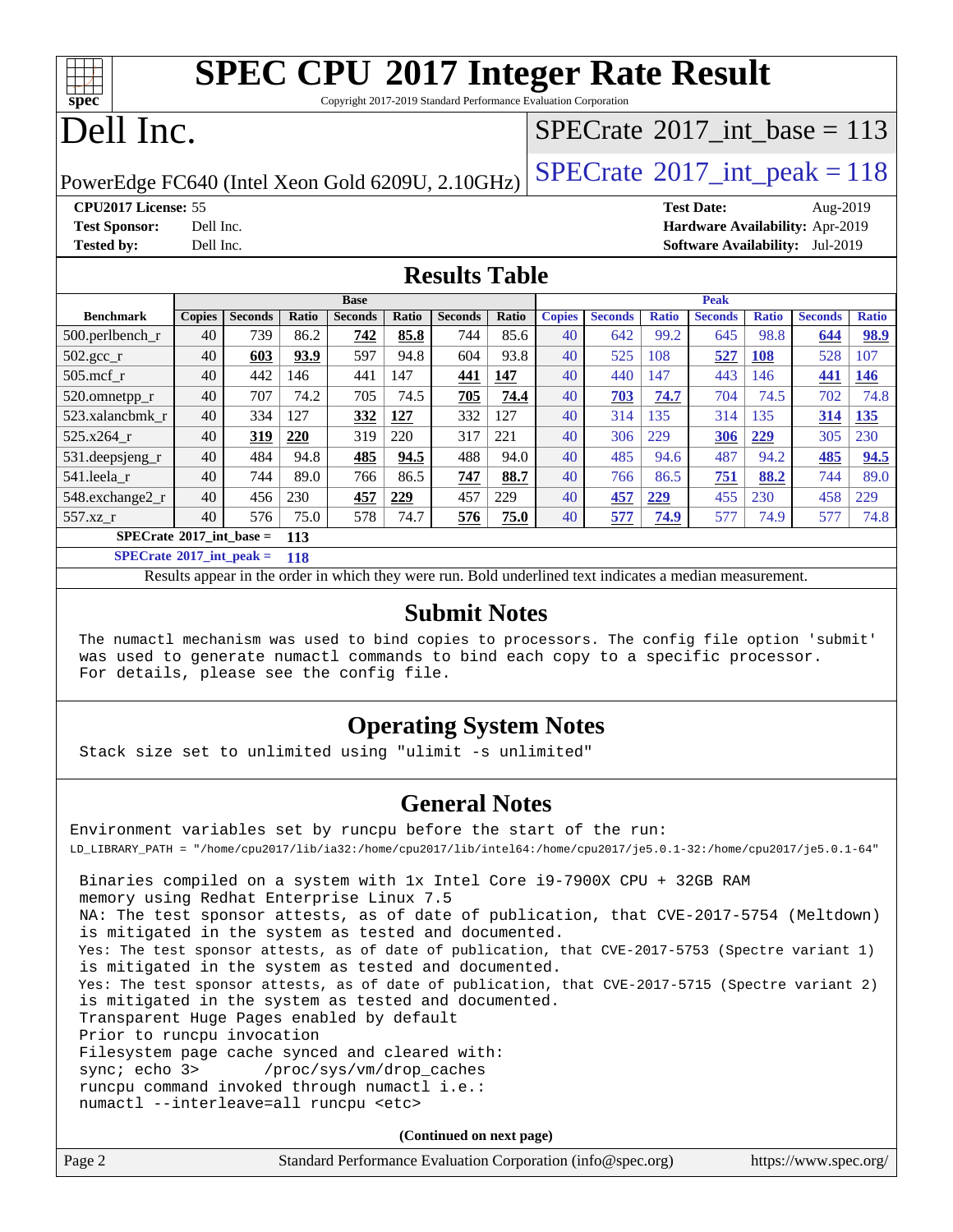| <b>SPEC CPU®2017 Integer Rate Result</b>                                                                                                                                                                                                                                                                                                                                                                                                                                                                                                                                                                                                                                                                                                                                                                                                       |                                                                           |
|------------------------------------------------------------------------------------------------------------------------------------------------------------------------------------------------------------------------------------------------------------------------------------------------------------------------------------------------------------------------------------------------------------------------------------------------------------------------------------------------------------------------------------------------------------------------------------------------------------------------------------------------------------------------------------------------------------------------------------------------------------------------------------------------------------------------------------------------|---------------------------------------------------------------------------|
| spec<br>Copyright 2017-2019 Standard Performance Evaluation Corporation                                                                                                                                                                                                                                                                                                                                                                                                                                                                                                                                                                                                                                                                                                                                                                        |                                                                           |
| Dell Inc.                                                                                                                                                                                                                                                                                                                                                                                                                                                                                                                                                                                                                                                                                                                                                                                                                                      | $SPECrate^{\circ}2017\_int\_base = 113$                                   |
| PowerEdge FC640 (Intel Xeon Gold 6209U, 2.10GHz)                                                                                                                                                                                                                                                                                                                                                                                                                                                                                                                                                                                                                                                                                                                                                                                               | $SPECrate^{\circ}2017\_int\_peak = 118$                                   |
| CPU2017 License: 55                                                                                                                                                                                                                                                                                                                                                                                                                                                                                                                                                                                                                                                                                                                                                                                                                            | <b>Test Date:</b><br>Aug-2019                                             |
| <b>Test Sponsor:</b><br>Dell Inc.<br><b>Tested by:</b><br>Dell Inc.                                                                                                                                                                                                                                                                                                                                                                                                                                                                                                                                                                                                                                                                                                                                                                            | Hardware Availability: Apr-2019<br><b>Software Availability:</b> Jul-2019 |
| <b>General Notes (Continued)</b>                                                                                                                                                                                                                                                                                                                                                                                                                                                                                                                                                                                                                                                                                                                                                                                                               |                                                                           |
| jemalloc, a general purpose malloc implementation<br>built with the RedHat Enterprise 7.5, and the system compiler gcc 4.8.5<br>sources available from jemalloc.net or https://github.com/jemalloc/jemalloc/releases                                                                                                                                                                                                                                                                                                                                                                                                                                                                                                                                                                                                                           |                                                                           |
|                                                                                                                                                                                                                                                                                                                                                                                                                                                                                                                                                                                                                                                                                                                                                                                                                                                |                                                                           |
| <b>Platform Notes</b><br>BIOS settings:                                                                                                                                                                                                                                                                                                                                                                                                                                                                                                                                                                                                                                                                                                                                                                                                        |                                                                           |
| ADDDC setting disabled<br>Sub NUMA Cluster enabled<br>Virtualization Technology disabled<br>DCU Streamer Prefetcher enabled<br>System Profile set to Custom<br>CPU Performance set to Maximum Performance<br>C States set to Autonomous<br>C1E disabled<br>Uncore Frequency set to Dynamic<br>Energy Efficiency Policy set to Performance<br>Memory Patrol Scrub disabled<br>Logical Processor enabled<br>CPU Interconnect Bus Link Power Management disabled<br>PCI ASPM L1 Link Power Management disabled<br>Sysinfo program /home/cpu2017/bin/sysinfo<br>Rev: r5974 of 2018-05-19 9bcde8f2999c33d61f64985e45859ea9<br>running on intel-sut Thu Aug 15 21:02:28 2019<br>SUT (System Under Test) info as seen by some common utilities.<br>For more information on this section, see<br>https://www.spec.org/cpu2017/Docs/config.html#sysinfo |                                                                           |
| From /proc/cpuinfo<br>model name : Intel(R) Xeon(R) Gold 6209U CPU @ 2.10GHz<br>"physical id"s (chips)<br>40 "processors"<br>cores, siblings (Caution: counting these is hw and system dependent. The following<br>excerpts from /proc/cpuinfo might not be reliable. Use with caution.)<br>cpu cores : 20<br>siblings : 40<br>physical 0: cores 0 1 2 3 4 8 9 10 11 12 16 17 18 19 20 24 25 26 27 28                                                                                                                                                                                                                                                                                                                                                                                                                                          |                                                                           |
| From 1scpu:<br>Architecture:<br>x86_64<br>$CPU op-mode(s):$<br>$32$ -bit, $64$ -bit<br>Little Endian<br>Byte Order:<br>CPU(s):<br>40<br>On-line CPU(s) list: $0-39$<br>Thread(s) per core:<br>2                                                                                                                                                                                                                                                                                                                                                                                                                                                                                                                                                                                                                                                |                                                                           |
| (Continued on next page)                                                                                                                                                                                                                                                                                                                                                                                                                                                                                                                                                                                                                                                                                                                                                                                                                       |                                                                           |
| Page 3<br>Standard Performance Evaluation Corporation (info@spec.org)                                                                                                                                                                                                                                                                                                                                                                                                                                                                                                                                                                                                                                                                                                                                                                          | https://www.spec.org/                                                     |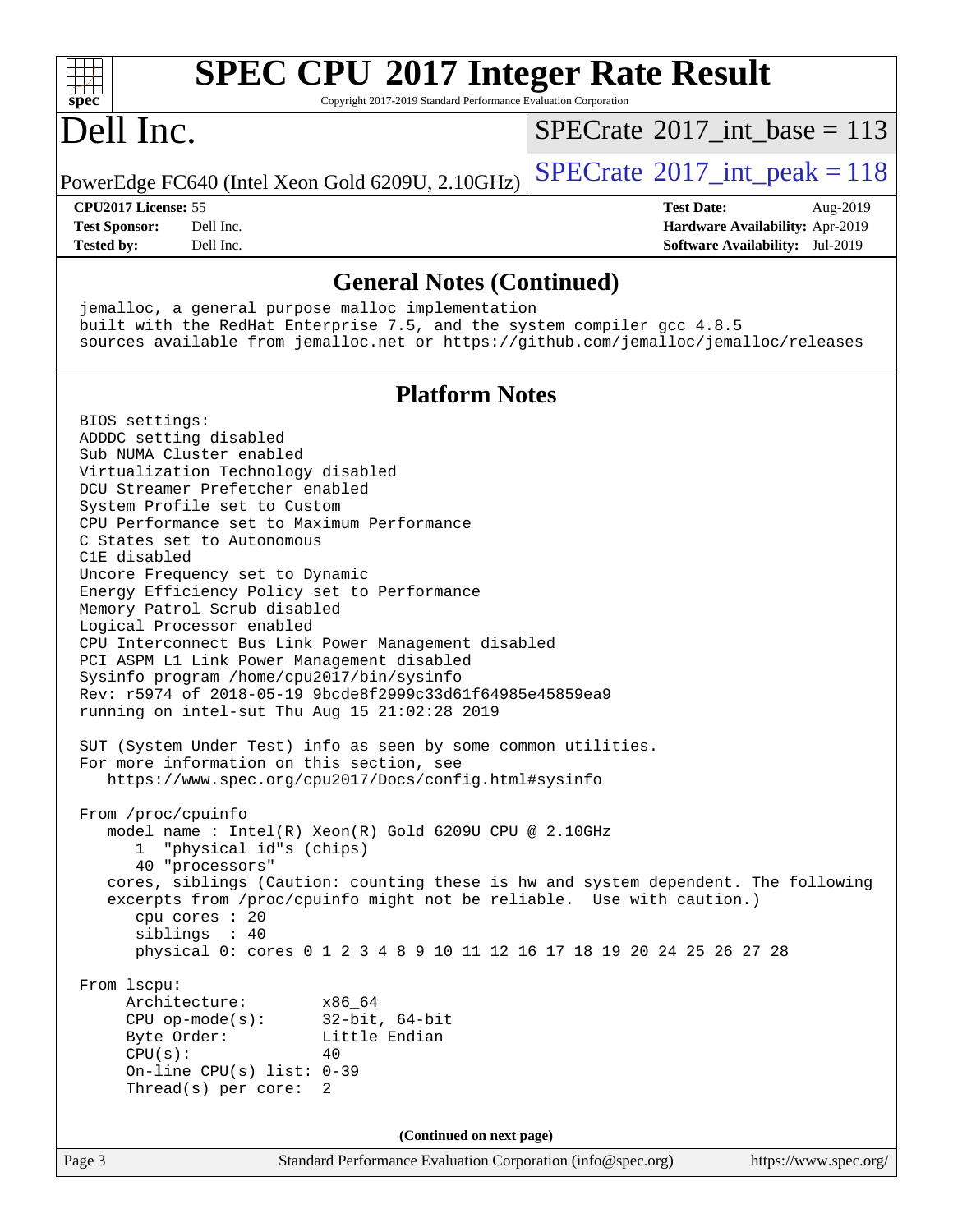

## **[SPEC CPU](http://www.spec.org/auto/cpu2017/Docs/result-fields.html#SPECCPU2017IntegerRateResult)[2017 Integer Rate Result](http://www.spec.org/auto/cpu2017/Docs/result-fields.html#SPECCPU2017IntegerRateResult)**

Copyright 2017-2019 Standard Performance Evaluation Corporation

### Dell Inc.

 $SPECrate$ <sup>®</sup>[2017\\_int\\_base =](http://www.spec.org/auto/cpu2017/Docs/result-fields.html#SPECrate2017intbase) 113

PowerEdge FC640 (Intel Xeon Gold 6209U, 2.10GHz)  $\text{SPECrate}^{\circ}2017\_int\_peak = 118$  $\text{SPECrate}^{\circ}2017\_int\_peak = 118$  $\text{SPECrate}^{\circ}2017\_int\_peak = 118$ 

**[CPU2017 License:](http://www.spec.org/auto/cpu2017/Docs/result-fields.html#CPU2017License)** 55 **[Test Date:](http://www.spec.org/auto/cpu2017/Docs/result-fields.html#TestDate)** Aug-2019 **[Test Sponsor:](http://www.spec.org/auto/cpu2017/Docs/result-fields.html#TestSponsor)** Dell Inc. **[Hardware Availability:](http://www.spec.org/auto/cpu2017/Docs/result-fields.html#HardwareAvailability)** Apr-2019 **[Tested by:](http://www.spec.org/auto/cpu2017/Docs/result-fields.html#Testedby)** Dell Inc. **[Software Availability:](http://www.spec.org/auto/cpu2017/Docs/result-fields.html#SoftwareAvailability)** Jul-2019

### **[Platform Notes \(Continued\)](http://www.spec.org/auto/cpu2017/Docs/result-fields.html#PlatformNotes)**

| From /proc/meminfo                                                                                                                                                                                                                                                                             | (Continued on next page)                                                                                                                                                                                                                                                                                                                                                                                                                                                                                                                                                                                                                                                                                                                                                                                                                                                                                                                                                                                                                                                                                                                                                                                                                                                                      |  |
|------------------------------------------------------------------------------------------------------------------------------------------------------------------------------------------------------------------------------------------------------------------------------------------------|-----------------------------------------------------------------------------------------------------------------------------------------------------------------------------------------------------------------------------------------------------------------------------------------------------------------------------------------------------------------------------------------------------------------------------------------------------------------------------------------------------------------------------------------------------------------------------------------------------------------------------------------------------------------------------------------------------------------------------------------------------------------------------------------------------------------------------------------------------------------------------------------------------------------------------------------------------------------------------------------------------------------------------------------------------------------------------------------------------------------------------------------------------------------------------------------------------------------------------------------------------------------------------------------------|--|
|                                                                                                                                                                                                                                                                                                |                                                                                                                                                                                                                                                                                                                                                                                                                                                                                                                                                                                                                                                                                                                                                                                                                                                                                                                                                                                                                                                                                                                                                                                                                                                                                               |  |
|                                                                                                                                                                                                                                                                                                |                                                                                                                                                                                                                                                                                                                                                                                                                                                                                                                                                                                                                                                                                                                                                                                                                                                                                                                                                                                                                                                                                                                                                                                                                                                                                               |  |
| cache size : 28160 KB<br>physical chip.<br>$available: 2 nodes (0-1)$<br>node 0 size: 95123 MB<br>node 0 free: 94373 MB<br>node 1 size: 96763 MB<br>node 1 free: 96398 MB<br>node distances:<br>node<br>1<br>0<br>10<br>0:<br>11<br>11<br>1:<br>10                                             | From numactl --hardware WARNING: a numactl 'node' might or might not correspond to a<br>node 0 cpus: 0 2 4 6 8 10 12 14 16 18 20 22 24 26 28 30 32 34 36 38<br>node 1 cpus: 1 3 5 7 9 11 13 15 17 19 21 23 25 27 29 31 33 35 37 39                                                                                                                                                                                                                                                                                                                                                                                                                                                                                                                                                                                                                                                                                                                                                                                                                                                                                                                                                                                                                                                            |  |
| $Core(s)$ per socket:<br>Socket(s):<br>NUMA $node(s)$ :<br>Vendor ID:<br>CPU family:<br>Model:<br>Model name:<br>Stepping:<br>CPU MHz:<br>BogoMIPS:<br>Virtualization:<br>L1d cache:<br>Lli cache:<br>$L2$ cache:<br>L3 cache:<br>NUMA $node1$ $CPU(s):$<br>Flags:<br>/proc/cpuinfo cache data | 20<br>$\mathbf{1}$<br>$\overline{2}$<br>GenuineIntel<br>6<br>85<br>$Intel(R) Xeon(R) Gold 6209U CPU @ 2.10GHz$<br>7<br>3530.649<br>4200.00<br>$VT - x$<br>32K<br>32K<br>1024K<br>28160K<br>NUMA node0 CPU(s): 0,2,4,6,8,10,12,14,16,18,20,22,24,26,28,30,32,34,36,38<br>1, 3, 5, 7, 9, 11, 13, 15, 17, 19, 21, 23, 25, 27, 29, 31, 33, 35, 37, 39<br>fpu vme de pse tsc msr pae mce cx8 apic sep mtrr pge mca cmov<br>pat pse36 clflush dts acpi mmx fxsr sse sse2 ss ht tm pbe syscall nx pdpelgb rdtscp<br>lm constant_tsc art arch_perfmon pebs bts rep_good nopl xtopology nonstop_tsc cpuid<br>aperfmperf pni pclmulqdq dtes64 monitor ds_cpl vmx smx est tm2 ssse3 sdbg fma cx16<br>xtpr pdcm pcid dca sse4_1 sse4_2 x2apic movbe popcnt aes xsave avx f16c rdrand<br>lahf_lm abm 3dnowprefetch cpuid_fault epb cat_13 cdp_13 invpcid_single intel_ppin<br>ssbd mba ibrs ibpb stibp ibrs_enhanced tpr_shadow vnmi flexpriority ept vpid<br>fsgsbase tsc_adjust bmil hle avx2 smep bmi2 erms invpcid rtm cqm mpx rdt_a avx512f<br>avx512dq rdseed adx smap clflushopt clwb intel_pt avx512cd avx512bw avx512vl<br>xsaveopt xsavec xgetbvl xsaves cqm llc cqm occup llc cqm mbm total cqm mbm local<br>dtherm ida arat pln pts pku ospke avx512_vnni md_clear flush_lld arch_capabilities |  |
|                                                                                                                                                                                                                                                                                                |                                                                                                                                                                                                                                                                                                                                                                                                                                                                                                                                                                                                                                                                                                                                                                                                                                                                                                                                                                                                                                                                                                                                                                                                                                                                                               |  |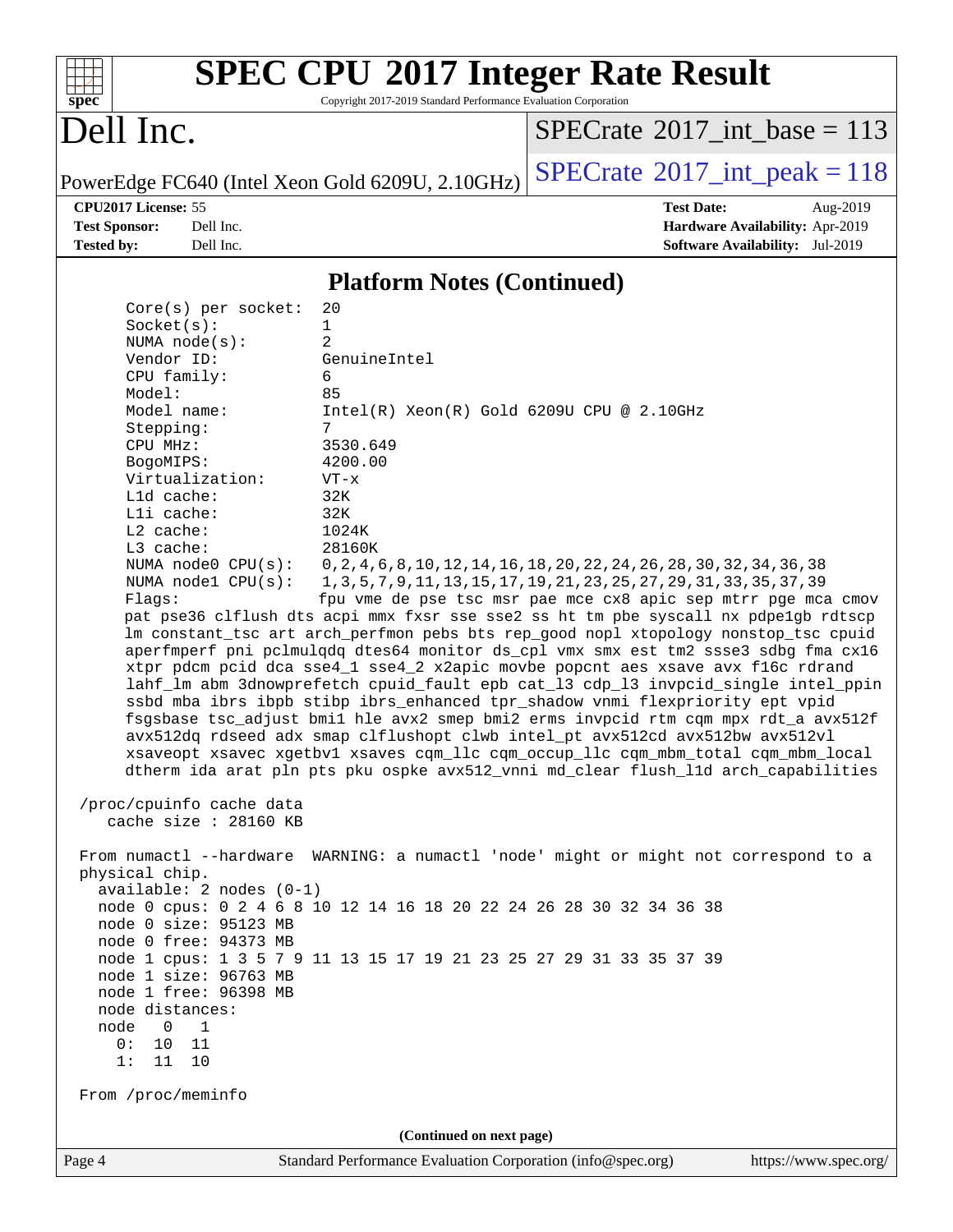| <b>SPEC CPU®2017 Integer Rate Result</b><br>Copyright 2017-2019 Standard Performance Evaluation Corporation<br>spec <sup>®</sup>                                                                                                                                                                                                                                                                                                                                                                                             |                                                                                                     |
|------------------------------------------------------------------------------------------------------------------------------------------------------------------------------------------------------------------------------------------------------------------------------------------------------------------------------------------------------------------------------------------------------------------------------------------------------------------------------------------------------------------------------|-----------------------------------------------------------------------------------------------------|
| Dell Inc.                                                                                                                                                                                                                                                                                                                                                                                                                                                                                                                    | $SPECrate^{\circledast}2017$ int base = 113                                                         |
| PowerEdge FC640 (Intel Xeon Gold 6209U, 2.10GHz)                                                                                                                                                                                                                                                                                                                                                                                                                                                                             | $SPECTate@2017_int\_peak = 118$                                                                     |
| CPU2017 License: 55<br><b>Test Sponsor:</b><br>Dell Inc.<br><b>Tested by:</b><br>Dell Inc.                                                                                                                                                                                                                                                                                                                                                                                                                                   | <b>Test Date:</b><br>Aug-2019<br>Hardware Availability: Apr-2019<br>Software Availability: Jul-2019 |
| <b>Platform Notes (Continued)</b>                                                                                                                                                                                                                                                                                                                                                                                                                                                                                            |                                                                                                     |
| 196492364 kB<br>MemTotal:<br>0<br>HugePages_Total:<br>Hugepagesize:<br>2048 kB<br>/usr/bin/lsb_release -d<br>Ubuntu 18.04.2 LTS<br>From /etc/*release* /etc/*version*<br>debian_version: buster/sid<br>os-release:<br>NAME="Ubuntu"<br>VERSION="18.04.2 LTS (Bionic Beaver)"<br>ID=ubuntu<br>ID_LIKE=debian<br>PRETTY_NAME="Ubuntu 18.04.2 LTS"<br>VERSION_ID="18.04"<br>HOME_URL="https://www.ubuntu.com/"<br>SUPPORT_URL="https://help.ubuntu.com/"                                                                        |                                                                                                     |
| uname $-a$ :<br>Linux intel-sut 4.15.0-55-generic #60-Ubuntu SMP Tue Jul 2 18:22:20 UTC 2019 x86_64<br>x86 64 x86 64 GNU/Linux<br>Kernel self-reported vulnerability status:                                                                                                                                                                                                                                                                                                                                                 |                                                                                                     |
| Not affected<br>CVE-2017-5754 (Meltdown):<br>CVE-2017-5753 (Spectre variant 1): Mitigation: __user pointer sanitization<br>CVE-2017-5715 (Spectre variant 2): Mitigation: Enhanced IBRS, IBPB: conditional, RSB<br>filling                                                                                                                                                                                                                                                                                                   |                                                                                                     |
| run-level 5 Aug 15 21:00                                                                                                                                                                                                                                                                                                                                                                                                                                                                                                     |                                                                                                     |
| SPEC is set to: /home/cpu2017<br>Filesystem<br>Type Size Used Avail Use% Mounted on<br>/dev/sda2<br>35G 382G<br>ext4 439G<br>$9\frac{8}{10}$ /                                                                                                                                                                                                                                                                                                                                                                               |                                                                                                     |
| Additional information from dmidecode follows. WARNING: Use caution when you interpret<br>this section. The 'dmidecode' program reads system data which is "intended to allow<br>hardware to be accurately determined", but the intent may not be met, as there are<br>frequent changes to hardware, firmware, and the "DMTF SMBIOS" standard.<br>BIOS Dell Inc. 2.2.11 06/14/2019<br>Memory:<br>6x 00AD063200AD HMA84GR7CJR4N-WM 32 GB 2 rank 2933<br>10x Not Specified Not Specified<br>(End of data from sysinfo program) |                                                                                                     |
|                                                                                                                                                                                                                                                                                                                                                                                                                                                                                                                              |                                                                                                     |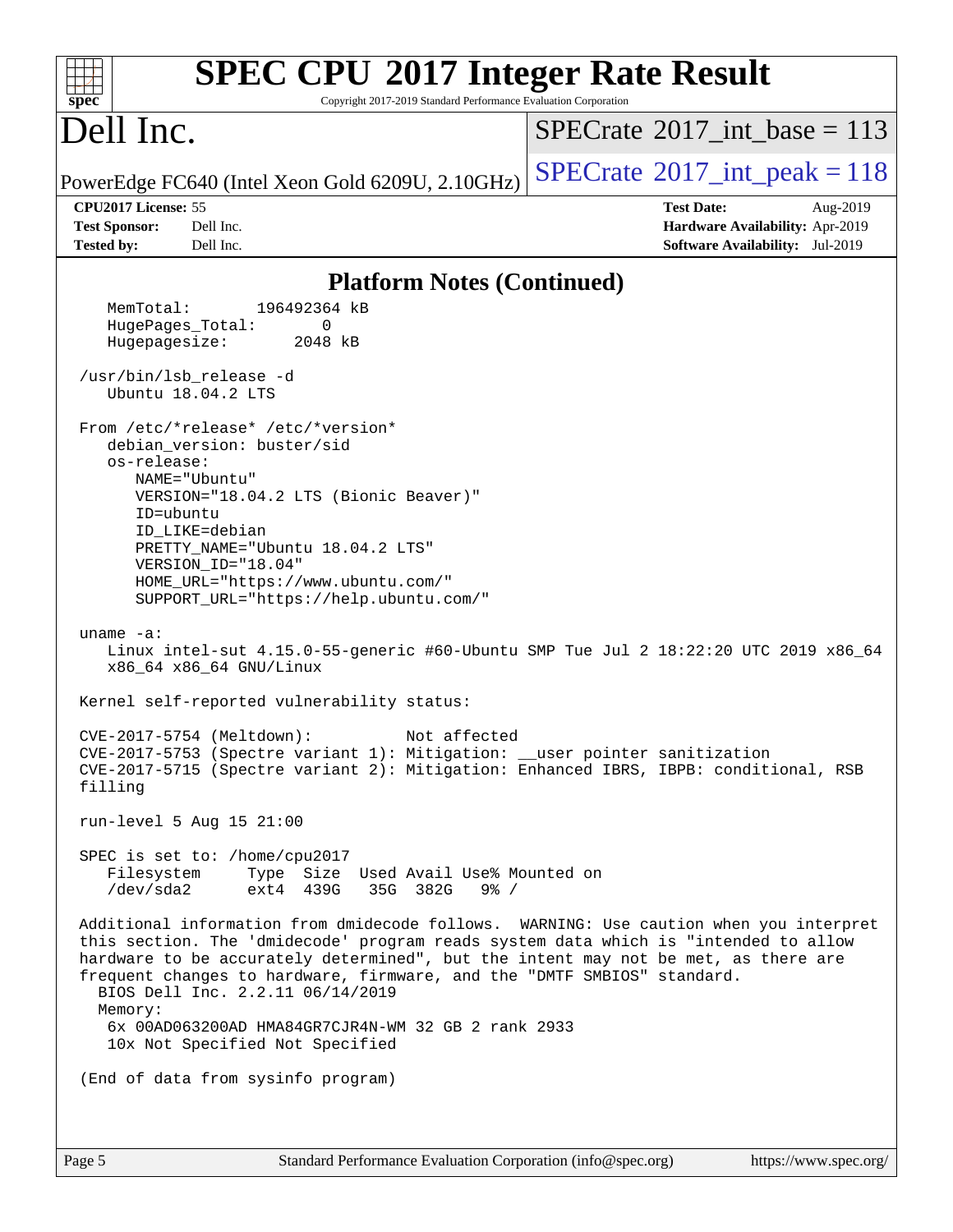| <b>SPEC CPU®2017 Integer Rate Result</b><br>Copyright 2017-2019 Standard Performance Evaluation Corporation<br>$spec^*$                                                                      |          |
|----------------------------------------------------------------------------------------------------------------------------------------------------------------------------------------------|----------|
| Dell Inc.<br>$SPECrate^{\circledast}2017$ int base = 113                                                                                                                                     |          |
| $SPECrate^{\circ}2017\_int\_peak = 118$<br>PowerEdge FC640 (Intel Xeon Gold 6209U, 2.10GHz)                                                                                                  |          |
| CPU2017 License: 55<br><b>Test Date:</b><br><b>Test Sponsor:</b><br>Dell Inc.<br><b>Hardware Availability: Apr-2019</b><br>Software Availability: Jul-2019<br><b>Tested by:</b><br>Dell Inc. | Aug-2019 |
| <b>Compiler Version Notes</b>                                                                                                                                                                |          |
| $502.\text{gcc\_r}(\text{peak})$<br>C                                                                                                                                                        |          |
| Intel(R) C Intel(R) 64 Compiler for applications running on IA-32, Version<br>19.0.4.227 Build 20190416<br>Copyright (C) 1985-2019 Intel Corporation. All rights reserved.                   |          |
| 500.perlbench_r(base, peak) 502.gcc_r(base) 505.mcf_r(base, peak)<br>C<br>525.x264_r(base, peak) 557.xz_r(base, peak)                                                                        |          |
| Intel(R) C Intel(R) 64 Compiler for applications running on Intel(R) 64,<br>Version 19.0.4.227 Build 20190416<br>Copyright (C) 1985-2019 Intel Corporation. All rights reserved.             |          |
| $  502.\text{gcc_r(peak)}$<br>C                                                                                                                                                              |          |
| Intel(R) C Intel(R) 64 Compiler for applications running on IA-32, Version<br>19.0.4.227 Build 20190416<br>Copyright (C) 1985-2019 Intel Corporation. All rights reserved.                   |          |
| 500.perlbench_r(base, peak) 502.gcc_r(base) 505.mcf_r(base, peak)<br>C<br>525.x264_r(base, peak) 557.xz_r(base, peak)                                                                        |          |
| Intel(R) C Intel(R) 64 Compiler for applications running on Intel(R) 64,<br>Version 19.0.4.227 Build 20190416<br>Copyright (C) 1985-2019 Intel Corporation. All rights reserved.             |          |
| $C++$   523.xalancbmk_r(peak)                                                                                                                                                                |          |
| Intel(R) C++ Intel(R) 64 Compiler for applications running on IA-32, Version<br>19.0.4.227 Build 20190416<br>Copyright (C) 1985-2019 Intel Corporation. All rights reserved.                 |          |
| 520.omnetpp_r(base, peak) 523.xalancbmk_r(base)<br>$C++$<br>531.deepsjeng_r(base, peak) 541.leela_r(base, peak)                                                                              |          |
| Intel(R) $C++$ Intel(R) 64 Compiler for applications running on Intel(R) 64,                                                                                                                 |          |
| (Continued on next page)<br>Page 6<br>Standard Performance Evaluation Corporation (info@spec.org)<br>https://www.spec.org/                                                                   |          |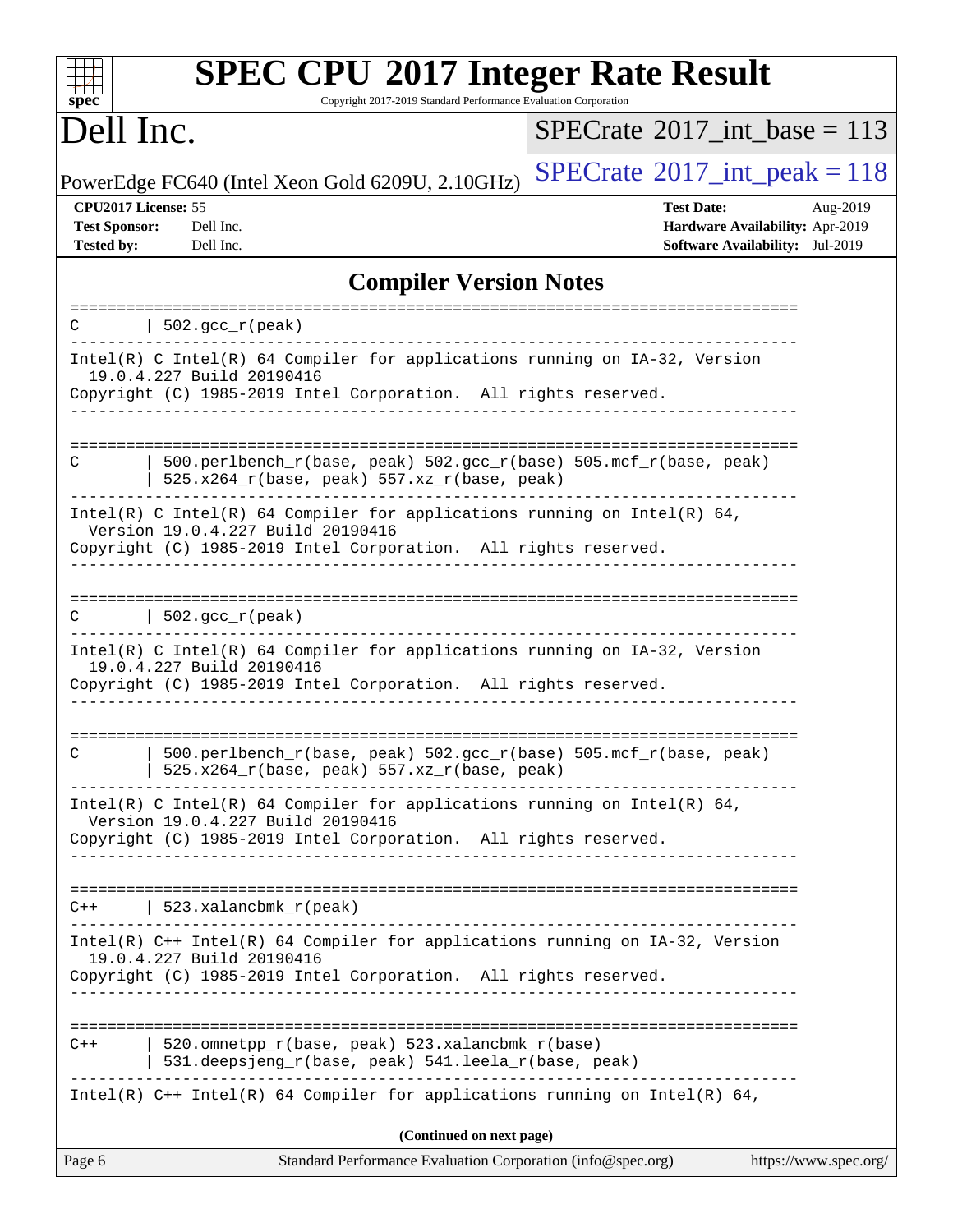| <b>SPEC CPU®2017 Integer Rate Result</b><br>Copyright 2017-2019 Standard Performance Evaluation Corporation                                                                                                                                                                                                                                                                                                                                                                                                                                                                                                                                                                                                                                                                                                                                                                                                             |                                                                                                     |
|-------------------------------------------------------------------------------------------------------------------------------------------------------------------------------------------------------------------------------------------------------------------------------------------------------------------------------------------------------------------------------------------------------------------------------------------------------------------------------------------------------------------------------------------------------------------------------------------------------------------------------------------------------------------------------------------------------------------------------------------------------------------------------------------------------------------------------------------------------------------------------------------------------------------------|-----------------------------------------------------------------------------------------------------|
| $spec^*$<br>Dell Inc.                                                                                                                                                                                                                                                                                                                                                                                                                                                                                                                                                                                                                                                                                                                                                                                                                                                                                                   | $SPECrate^{\circledast}2017$ int base = 113                                                         |
| PowerEdge FC640 (Intel Xeon Gold 6209U, 2.10GHz)                                                                                                                                                                                                                                                                                                                                                                                                                                                                                                                                                                                                                                                                                                                                                                                                                                                                        | $SPECrate^{\circ}2017\_int\_peak = 118$                                                             |
| CPU2017 License: 55<br><b>Test Sponsor:</b><br>Dell Inc.<br><b>Tested by:</b><br>Dell Inc.                                                                                                                                                                                                                                                                                                                                                                                                                                                                                                                                                                                                                                                                                                                                                                                                                              | <b>Test Date:</b><br>Aug-2019<br>Hardware Availability: Apr-2019<br>Software Availability: Jul-2019 |
| <b>Compiler Version Notes (Continued)</b><br>Version 19.0.4.227 Build 20190416<br>Copyright (C) 1985-2019 Intel Corporation. All rights reserved.<br>$C++$   523.xalancbmk_r(peak)<br>Intel(R) C++ Intel(R) 64 Compiler for applications running on IA-32, Version<br>19.0.4.227 Build 20190416<br>Copyright (C) 1985-2019 Intel Corporation. All rights reserved.<br>520.omnetpp_r(base, peak) 523.xalancbmk_r(base)<br>$C++$<br>531.deepsjeng_r(base, peak) 541.leela_r(base, peak)<br>Intel(R) C++ Intel(R) 64 Compiler for applications running on Intel(R) 64,<br>Version 19.0.4.227 Build 20190416<br>Copyright (C) 1985-2019 Intel Corporation. All rights reserved.<br>Fortran   $548$ . exchange $2r$ (base, peak)<br>$Intel(R)$ Fortran Intel(R) 64 Compiler for applications running on Intel(R)<br>64, Version 19.0.4.227 Build 20190416<br>Copyright (C) 1985-2019 Intel Corporation. All rights reserved. |                                                                                                     |
| <b>Base Compiler Invocation</b><br>C benchmarks:<br>icc -m64 -std=c11<br>$C++$ benchmarks:<br>icpc -m64<br>Fortran benchmarks:<br>ifort -m64<br><b>Base Portability Flags</b><br>500.perlbench_r: -DSPEC_LP64 -DSPEC_LINUX_X64                                                                                                                                                                                                                                                                                                                                                                                                                                                                                                                                                                                                                                                                                          |                                                                                                     |
| (Continued on next page)                                                                                                                                                                                                                                                                                                                                                                                                                                                                                                                                                                                                                                                                                                                                                                                                                                                                                                |                                                                                                     |

Page 7 Standard Performance Evaluation Corporation [\(info@spec.org\)](mailto:info@spec.org) <https://www.spec.org/>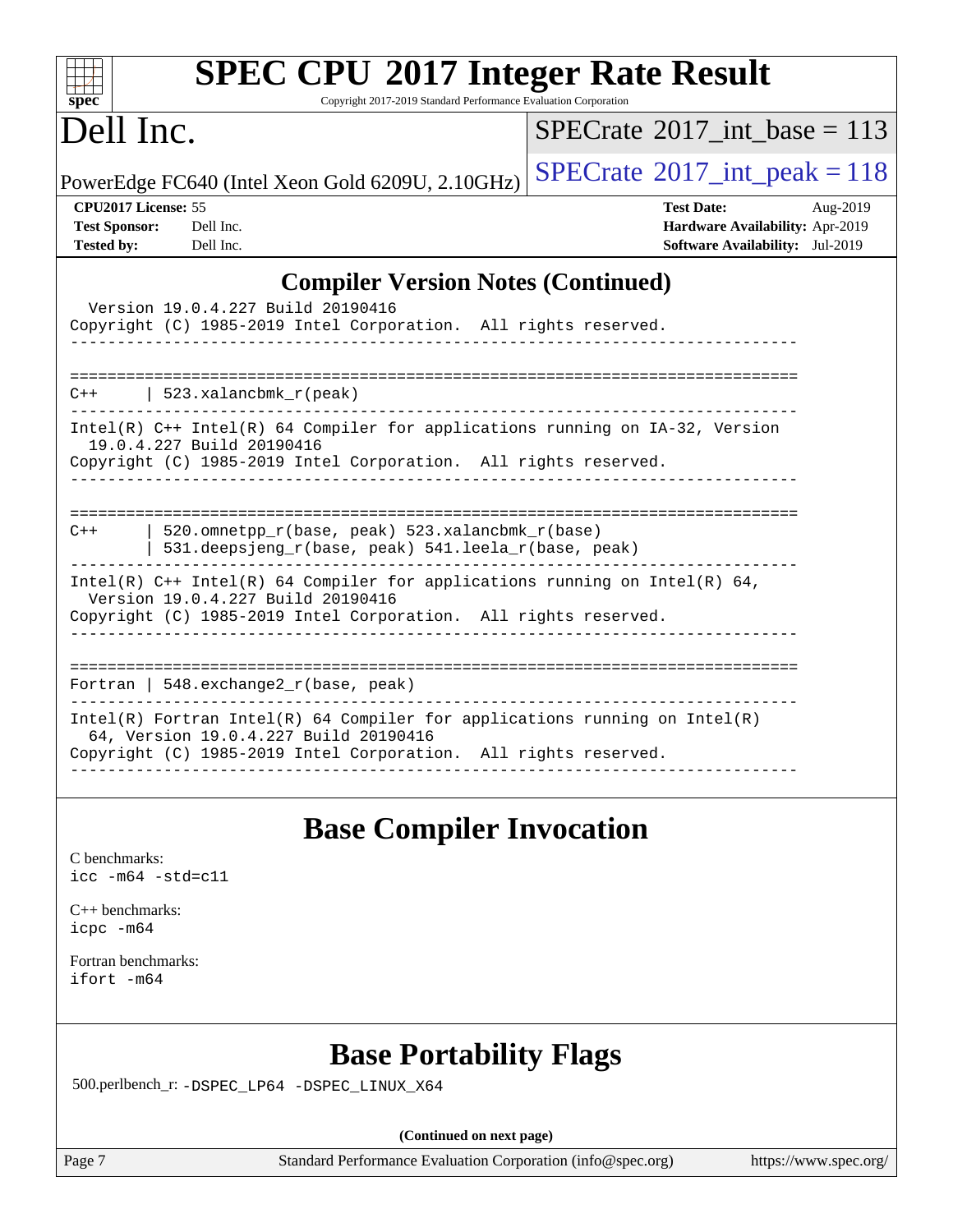

## **[SPEC CPU](http://www.spec.org/auto/cpu2017/Docs/result-fields.html#SPECCPU2017IntegerRateResult)[2017 Integer Rate Result](http://www.spec.org/auto/cpu2017/Docs/result-fields.html#SPECCPU2017IntegerRateResult)**

Copyright 2017-2019 Standard Performance Evaluation Corporation

## Dell Inc.

 $SPECTate@2017_int\_base = 113$ 

PowerEdge FC640 (Intel Xeon Gold 6209U, 2.10GHz)  $\left|$  [SPECrate](http://www.spec.org/auto/cpu2017/Docs/result-fields.html#SPECrate2017intpeak)<sup>®</sup>[2017\\_int\\_peak = 1](http://www.spec.org/auto/cpu2017/Docs/result-fields.html#SPECrate2017intpeak)18

**[CPU2017 License:](http://www.spec.org/auto/cpu2017/Docs/result-fields.html#CPU2017License)** 55 **[Test Date:](http://www.spec.org/auto/cpu2017/Docs/result-fields.html#TestDate)** Aug-2019 **[Test Sponsor:](http://www.spec.org/auto/cpu2017/Docs/result-fields.html#TestSponsor)** Dell Inc. **[Hardware Availability:](http://www.spec.org/auto/cpu2017/Docs/result-fields.html#HardwareAvailability)** Apr-2019 **[Tested by:](http://www.spec.org/auto/cpu2017/Docs/result-fields.html#Testedby)** Dell Inc. **[Software Availability:](http://www.spec.org/auto/cpu2017/Docs/result-fields.html#SoftwareAvailability)** Jul-2019

### **[Base Portability Flags \(Continued\)](http://www.spec.org/auto/cpu2017/Docs/result-fields.html#BasePortabilityFlags)**

 502.gcc\_r: [-DSPEC\\_LP64](http://www.spec.org/cpu2017/results/res2019q3/cpu2017-20190819-16939.flags.html#suite_basePORTABILITY502_gcc_r_DSPEC_LP64) 505.mcf\_r: [-DSPEC\\_LP64](http://www.spec.org/cpu2017/results/res2019q3/cpu2017-20190819-16939.flags.html#suite_basePORTABILITY505_mcf_r_DSPEC_LP64) 520.omnetpp\_r: [-DSPEC\\_LP64](http://www.spec.org/cpu2017/results/res2019q3/cpu2017-20190819-16939.flags.html#suite_basePORTABILITY520_omnetpp_r_DSPEC_LP64) 523.xalancbmk\_r: [-DSPEC\\_LP64](http://www.spec.org/cpu2017/results/res2019q3/cpu2017-20190819-16939.flags.html#suite_basePORTABILITY523_xalancbmk_r_DSPEC_LP64) [-DSPEC\\_LINUX](http://www.spec.org/cpu2017/results/res2019q3/cpu2017-20190819-16939.flags.html#b523.xalancbmk_r_baseCXXPORTABILITY_DSPEC_LINUX) 525.x264\_r: [-DSPEC\\_LP64](http://www.spec.org/cpu2017/results/res2019q3/cpu2017-20190819-16939.flags.html#suite_basePORTABILITY525_x264_r_DSPEC_LP64) 531.deepsjeng\_r: [-DSPEC\\_LP64](http://www.spec.org/cpu2017/results/res2019q3/cpu2017-20190819-16939.flags.html#suite_basePORTABILITY531_deepsjeng_r_DSPEC_LP64) 541.leela\_r: [-DSPEC\\_LP64](http://www.spec.org/cpu2017/results/res2019q3/cpu2017-20190819-16939.flags.html#suite_basePORTABILITY541_leela_r_DSPEC_LP64) 548.exchange2\_r: [-DSPEC\\_LP64](http://www.spec.org/cpu2017/results/res2019q3/cpu2017-20190819-16939.flags.html#suite_basePORTABILITY548_exchange2_r_DSPEC_LP64) 557.xz\_r: [-DSPEC\\_LP64](http://www.spec.org/cpu2017/results/res2019q3/cpu2017-20190819-16939.flags.html#suite_basePORTABILITY557_xz_r_DSPEC_LP64)

### **[Base Optimization Flags](http://www.spec.org/auto/cpu2017/Docs/result-fields.html#BaseOptimizationFlags)**

#### [C benchmarks](http://www.spec.org/auto/cpu2017/Docs/result-fields.html#Cbenchmarks):

```
-Wl,-z,muldefs -xCORE-AVX512 -ipo -O3 -no-prec-div
-qopt-mem-layout-trans=4
-L/usr/local/IntelCompiler19/compilers_and_libraries_2019.4.227/linux/compiler/lib/intel64
-lqkmalloc
```
### [C++ benchmarks](http://www.spec.org/auto/cpu2017/Docs/result-fields.html#CXXbenchmarks):

```
-Wl,-z,muldefs -xCORE-AVX512 -ipo -O3 -no-prec-div
-qopt-mem-layout-trans=4
-L/usr/local/IntelCompiler19/compilers_and_libraries_2019.4.227/linux/compiler/lib/intel64
-lqkmalloc
```
### [Fortran benchmarks](http://www.spec.org/auto/cpu2017/Docs/result-fields.html#Fortranbenchmarks):

```
-Wl,-z,muldefs -xCORE-AVX512 -ipo -O3 -no-prec-div
-qopt-mem-layout-trans=4 -nostandard-realloc-lhs -align array32byte
-L/usr/local/IntelCompiler19/compilers_and_libraries_2019.4.227/linux/compiler/lib/intel64
-lqkmalloc
```
### **[Peak Compiler Invocation](http://www.spec.org/auto/cpu2017/Docs/result-fields.html#PeakCompilerInvocation)**

[C benchmarks \(except as noted below\)](http://www.spec.org/auto/cpu2017/Docs/result-fields.html#Cbenchmarksexceptasnotedbelow): [icc -m64 -std=c11](http://www.spec.org/cpu2017/results/res2019q3/cpu2017-20190819-16939.flags.html#user_CCpeak_intel_icc_64bit_c11_33ee0cdaae7deeeab2a9725423ba97205ce30f63b9926c2519791662299b76a0318f32ddfffdc46587804de3178b4f9328c46fa7c2b0cd779d7a61945c91cd35)

502.gcc\_r: [icc -m32 -std=c11 -L/usr/local/IntelCompiler19/compilers\\_and\\_libraries\\_2019.4.227/linux/compiler/lib/ia32\\_lin](http://www.spec.org/cpu2017/results/res2019q3/cpu2017-20190819-16939.flags.html#user_peakCCLD502_gcc_r_intel_icc_38a193a897536fa645efb1dc6ac2bea2bddbbe56f130e144a606d1b2649003f27c79f8814020c1f9355cbbf0d7ab0d194a7a979ee1e2a95641bbb8cf571aac7b)

#### [C++ benchmarks \(except as noted below\)](http://www.spec.org/auto/cpu2017/Docs/result-fields.html#CXXbenchmarksexceptasnotedbelow): [icpc -m64](http://www.spec.org/cpu2017/results/res2019q3/cpu2017-20190819-16939.flags.html#user_CXXpeak_intel_icpc_64bit_4ecb2543ae3f1412ef961e0650ca070fec7b7afdcd6ed48761b84423119d1bf6bdf5cad15b44d48e7256388bc77273b966e5eb805aefd121eb22e9299b2ec9d9)

523.xalancbmk\_r: [icpc -m32 -L/usr/local/IntelCompiler19/compilers\\_and\\_libraries\\_2019.4.227/linux/compiler/lib/ia32\\_lin](http://www.spec.org/cpu2017/results/res2019q3/cpu2017-20190819-16939.flags.html#user_peakCXXLD523_xalancbmk_r_intel_icpc_840f965b38320ad10acba6032d6ca4c816e722c432c250f3408feae347068ba449f694544a48cf12cd3bde3495e328e6747ab0f629c2925d3062e2ee144af951)

**(Continued on next page)**

Page 8 Standard Performance Evaluation Corporation [\(info@spec.org\)](mailto:info@spec.org) <https://www.spec.org/>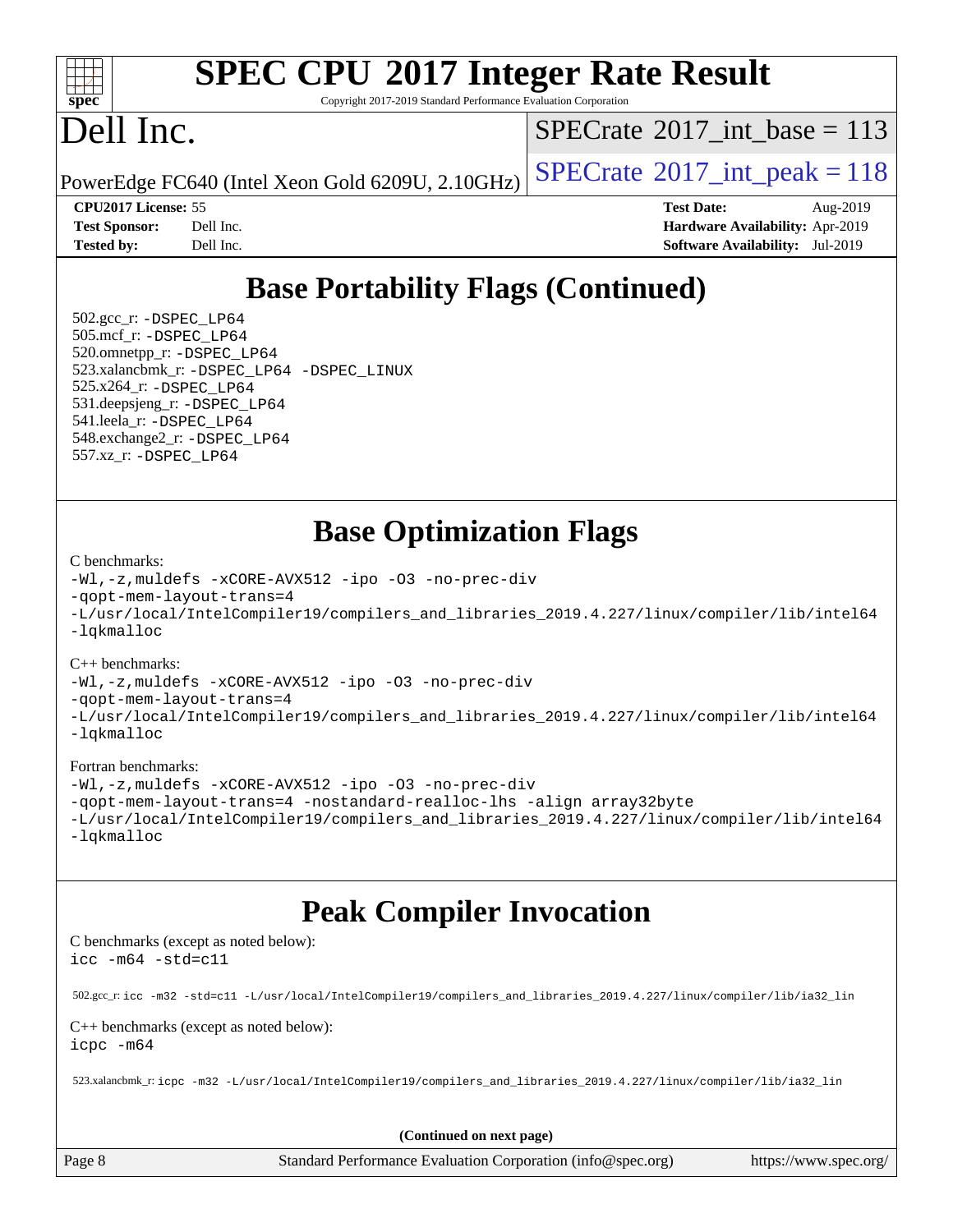### $\pm t$ **[spec](http://www.spec.org/)**

## **[SPEC CPU](http://www.spec.org/auto/cpu2017/Docs/result-fields.html#SPECCPU2017IntegerRateResult)[2017 Integer Rate Result](http://www.spec.org/auto/cpu2017/Docs/result-fields.html#SPECCPU2017IntegerRateResult)**

Copyright 2017-2019 Standard Performance Evaluation Corporation

## Dell Inc.

 $SPECTate@2017_int\_base = 113$ 

PowerEdge FC640 (Intel Xeon Gold 6209U, 2.10GHz)  $\left|$  [SPECrate](http://www.spec.org/auto/cpu2017/Docs/result-fields.html#SPECrate2017intpeak)<sup>®</sup>[2017\\_int\\_peak = 1](http://www.spec.org/auto/cpu2017/Docs/result-fields.html#SPECrate2017intpeak)18

**[CPU2017 License:](http://www.spec.org/auto/cpu2017/Docs/result-fields.html#CPU2017License)** 55 **[Test Date:](http://www.spec.org/auto/cpu2017/Docs/result-fields.html#TestDate)** Aug-2019 **[Test Sponsor:](http://www.spec.org/auto/cpu2017/Docs/result-fields.html#TestSponsor)** Dell Inc. **[Hardware Availability:](http://www.spec.org/auto/cpu2017/Docs/result-fields.html#HardwareAvailability)** Apr-2019 **[Tested by:](http://www.spec.org/auto/cpu2017/Docs/result-fields.html#Testedby)** Dell Inc. **[Software Availability:](http://www.spec.org/auto/cpu2017/Docs/result-fields.html#SoftwareAvailability)** Jul-2019

### **[Peak Compiler Invocation \(Continued\)](http://www.spec.org/auto/cpu2017/Docs/result-fields.html#PeakCompilerInvocation)**

[Fortran benchmarks](http://www.spec.org/auto/cpu2017/Docs/result-fields.html#Fortranbenchmarks): [ifort -m64](http://www.spec.org/cpu2017/results/res2019q3/cpu2017-20190819-16939.flags.html#user_FCpeak_intel_ifort_64bit_24f2bb282fbaeffd6157abe4f878425411749daecae9a33200eee2bee2fe76f3b89351d69a8130dd5949958ce389cf37ff59a95e7a40d588e8d3a57e0c3fd751)

**[Peak Portability Flags](http://www.spec.org/auto/cpu2017/Docs/result-fields.html#PeakPortabilityFlags)**

 500.perlbench\_r: [-DSPEC\\_LP64](http://www.spec.org/cpu2017/results/res2019q3/cpu2017-20190819-16939.flags.html#b500.perlbench_r_peakPORTABILITY_DSPEC_LP64) [-DSPEC\\_LINUX\\_X64](http://www.spec.org/cpu2017/results/res2019q3/cpu2017-20190819-16939.flags.html#b500.perlbench_r_peakCPORTABILITY_DSPEC_LINUX_X64) 502.gcc\_r: [-D\\_FILE\\_OFFSET\\_BITS=64](http://www.spec.org/cpu2017/results/res2019q3/cpu2017-20190819-16939.flags.html#user_peakPORTABILITY502_gcc_r_file_offset_bits_64_5ae949a99b284ddf4e95728d47cb0843d81b2eb0e18bdfe74bbf0f61d0b064f4bda2f10ea5eb90e1dcab0e84dbc592acfc5018bc955c18609f94ddb8d550002c) 505.mcf\_r: [-DSPEC\\_LP64](http://www.spec.org/cpu2017/results/res2019q3/cpu2017-20190819-16939.flags.html#suite_peakPORTABILITY505_mcf_r_DSPEC_LP64) 520.omnetpp\_r: [-DSPEC\\_LP64](http://www.spec.org/cpu2017/results/res2019q3/cpu2017-20190819-16939.flags.html#suite_peakPORTABILITY520_omnetpp_r_DSPEC_LP64) 523.xalancbmk\_r: [-D\\_FILE\\_OFFSET\\_BITS=64](http://www.spec.org/cpu2017/results/res2019q3/cpu2017-20190819-16939.flags.html#user_peakPORTABILITY523_xalancbmk_r_file_offset_bits_64_5ae949a99b284ddf4e95728d47cb0843d81b2eb0e18bdfe74bbf0f61d0b064f4bda2f10ea5eb90e1dcab0e84dbc592acfc5018bc955c18609f94ddb8d550002c) [-DSPEC\\_LINUX](http://www.spec.org/cpu2017/results/res2019q3/cpu2017-20190819-16939.flags.html#b523.xalancbmk_r_peakCXXPORTABILITY_DSPEC_LINUX) 525.x264\_r: [-DSPEC\\_LP64](http://www.spec.org/cpu2017/results/res2019q3/cpu2017-20190819-16939.flags.html#suite_peakPORTABILITY525_x264_r_DSPEC_LP64) 531.deepsjeng\_r: [-DSPEC\\_LP64](http://www.spec.org/cpu2017/results/res2019q3/cpu2017-20190819-16939.flags.html#suite_peakPORTABILITY531_deepsjeng_r_DSPEC_LP64) 541.leela\_r: [-DSPEC\\_LP64](http://www.spec.org/cpu2017/results/res2019q3/cpu2017-20190819-16939.flags.html#suite_peakPORTABILITY541_leela_r_DSPEC_LP64) 548.exchange2\_r: [-DSPEC\\_LP64](http://www.spec.org/cpu2017/results/res2019q3/cpu2017-20190819-16939.flags.html#suite_peakPORTABILITY548_exchange2_r_DSPEC_LP64) 557.xz\_r: [-DSPEC\\_LP64](http://www.spec.org/cpu2017/results/res2019q3/cpu2017-20190819-16939.flags.html#suite_peakPORTABILITY557_xz_r_DSPEC_LP64)

### **[Peak Optimization Flags](http://www.spec.org/auto/cpu2017/Docs/result-fields.html#PeakOptimizationFlags)**

[C benchmarks](http://www.spec.org/auto/cpu2017/Docs/result-fields.html#Cbenchmarks):

```
 500.perlbench_r: -Wl,-z,muldefs -prof-gen(pass 1) -prof-use(pass 2) -ipo
-xCORE-AVX512 -O3 -no-prec-div -qopt-mem-layout-trans=4
-fno-strict-overflow
-L/usr/local/IntelCompiler19/compilers_and_libraries_2019.4.227/linux/compiler/lib/intel64
-lqkmalloc
 502.gcc_r: -Wl,-z,muldefs -prof-gen(pass 1) -prof-use(pass 2) -ipo
-xCORE-AVX512 -O3 -no-prec-div -qopt-mem-layout-trans=4
-L/usr/local/je5.0.1-32/lib -ljemalloc
 505.mcf_r: -Wl,-z,muldefs -xCORE-AVX512 -ipo -O3 -no-prec-div
-qopt-mem-layout-trans=4
-L/usr/local/IntelCompiler19/compilers_and_libraries_2019.4.227/linux/compiler/lib/intel64
-lqkmalloc
 525.x264_r: -Wl,-z,muldefs -xCORE-AVX512 -ipo -O3 -no-prec-div
-qopt-mem-layout-trans=4 -fno-alias
-L/usr/local/IntelCompiler19/compilers_and_libraries_2019.4.227/linux/compiler/lib/intel64
-lqkmalloc
 557.xz_r: Same as 505.mcf_r
                                      (Continued on next page)
```